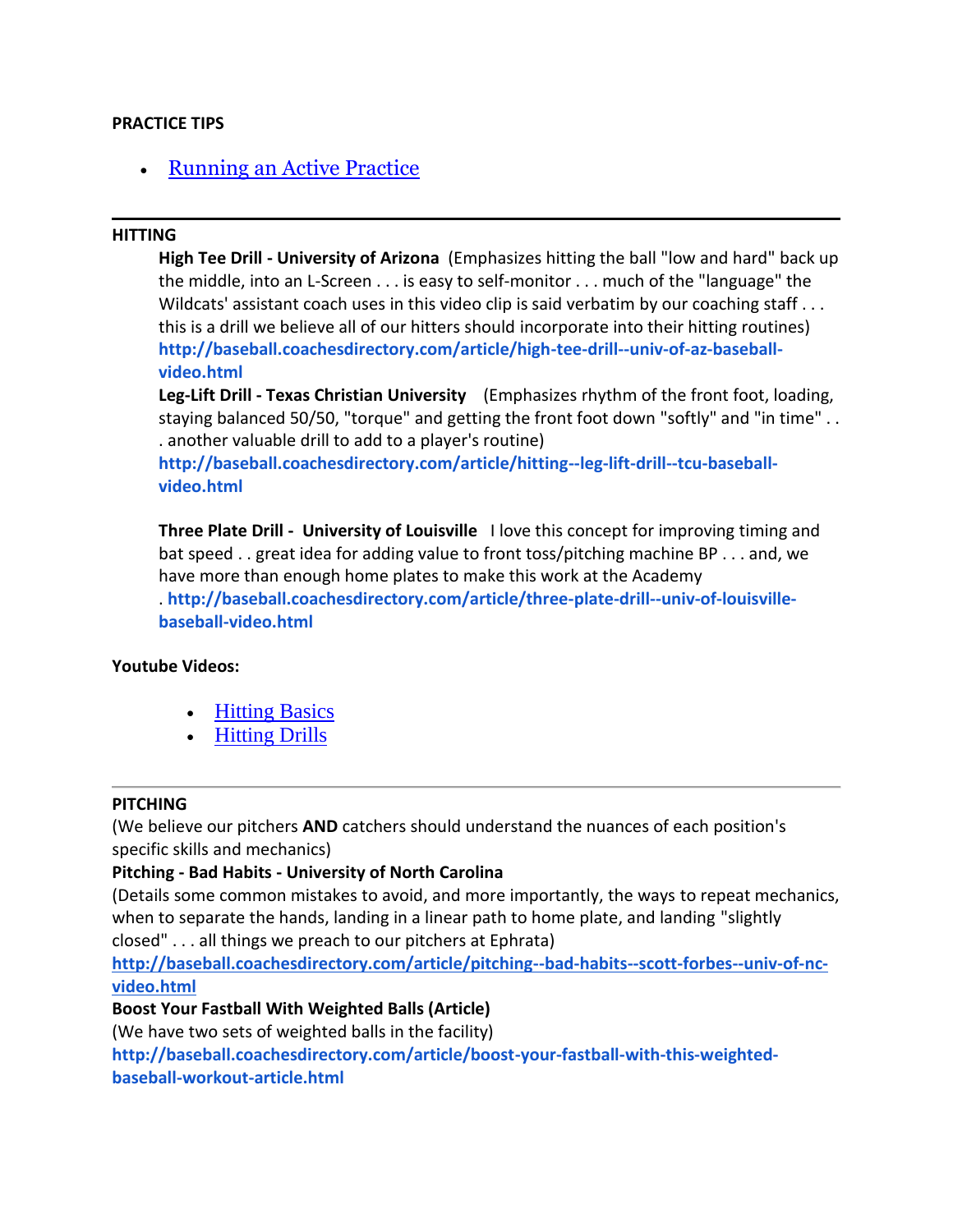# **Pitching - Finch Drill - University of Arizona**

A drill designed to keep a pitcher's glove-side from flying open and spinning off their pitches . . . a very similar drill to Paul Reddick's "Wall Drill" . . .

**[http://baseball.coachesdirectory.com/article/pitching--finch-drill--univ-of-arizona-baseball](http://baseball.coachesdirectory.com/article/pitching--finch-drill--univ-of-arizona-baseball-video.html)[video.html](http://baseball.coachesdirectory.com/article/pitching--finch-drill--univ-of-arizona-baseball-video.html)**

**Youtube Videos:**

[Pitching Drills](https://www.youtube.com/watch?v=d8vyiAofA9o)

**CATCHING** (We believe our pitchers **AND** catchers should understand the nuances of each position's specific skills and mechanics)

# **Bullpen Work - The Catchers - University of North Carolina**

(Explains and details the importance of the catcher when our pitchers throw bullpens) **[http://baseball.coachesdirectory.com/article/bullpen-work--the-catchers--scott-forbes--unc](http://baseball.coachesdirectory.com/article/bullpen-work--the-catchers--scott-forbes--unc-video.html)[video.html](http://baseball.coachesdirectory.com/article/bullpen-work--the-catchers--scott-forbes--unc-video.html)**

#### **STRENGTH & CONDITIONING**

**Build Baseball Rotational Power - Med Ball Circuit - Austin Adams, Cleveland Indians** (We have the space and the med balls :)

**[http://baseball.coachesdirectory.com/article/build-baseball-rotational-power-with-this-med](http://baseball.coachesdirectory.com/article/build-baseball-rotational-power-with-this-med-ball-circuit-video.html)[ball-circuit-video.html](http://baseball.coachesdirectory.com/article/build-baseball-rotational-power-with-this-med-ball-circuit-video.html)**

# **Baserunning Exercises - Adam Eaton, Chicago White Sox**

(Here are three exercises that are great for improving lateral mobility, leg strength, and foot speed . . . once again, we have everything needed to perform these exercises) **[http://baseball.coachesdirectory.com/article/baserunning-exercises--go-pro-workouts](http://baseball.coachesdirectory.com/article/baserunning-exercises--go-pro-workouts-video.html)[video.html](http://baseball.coachesdirectory.com/article/baserunning-exercises--go-pro-workouts-video.html)**

#### **FIELDING**

# **Position Players Throwing Program - Creighton University**

Here's the same supervised throwing program we use for our infielders when we are in-season .

. .

**[http://baseball.coachesdirectory.com/article/position-players-throwing-program--ed-servais-](http://baseball.coachesdirectory.com/article/position-players-throwing-program--ed-servais--creighton-univ-video.html) [-creighton-univ-video.html](http://baseball.coachesdirectory.com/article/position-players-throwing-program--ed-servais--creighton-univ-video.html)**

# **Infielders Throwing Progression Drills - University of North Carolina**

We found this progression a year ago, and incorporated the best aspects of it to the above-mentioned Creighton program . . .

**[http://baseball.coachesdirectory.com/article/infielders--throwing-progression-drills-](http://baseball.coachesdirectory.com/article/infielders--throwing-progression-drills--unc-baseball-video.html) [unc-baseball-video.html](http://baseball.coachesdirectory.com/article/infielders--throwing-progression-drills--unc-baseball-video.html)**